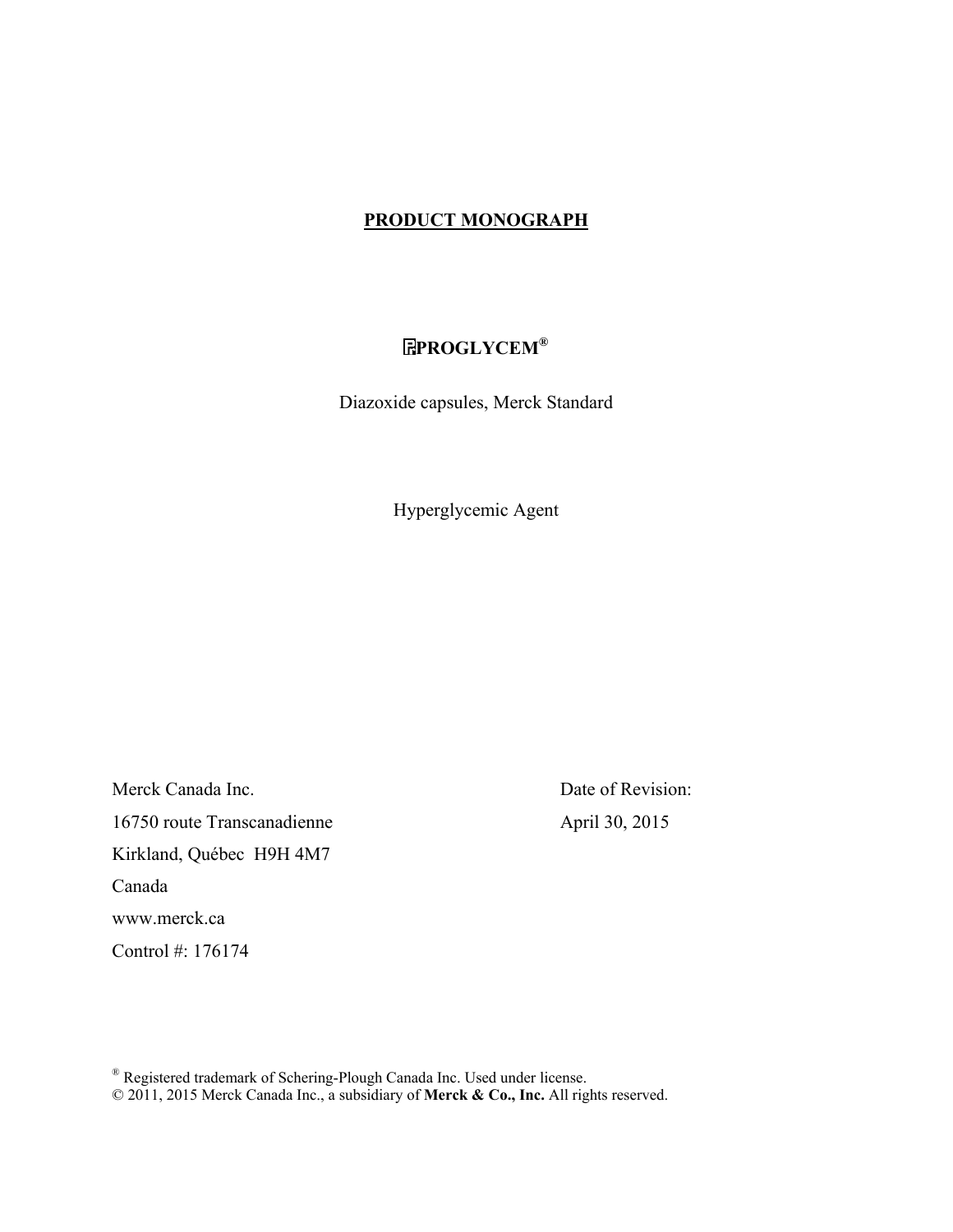### **NAME OF DRUG**

# EPROGLYCEM®

Diazoxide capsules, Merck Standard

# **THERAPEUTIC OR PHARMACOLOGICAL CLASSIFICATION**

Hyperglycemic Agent

## **DESCRIPTION**

PROGLYCEM® (diazoxide) is a benzothiadiazine derivative. PROGLYCEM® Capsules contain 100 mg diazoxide,Ph.Eur..

## **STRUCTURAL FORMULA AND CHEMISTRY**



Diazoxide is: 7-chloro-3-methyl-2H-1,2,4-benzothidiazine 1,1-dioxide

Empirical Formula:  $C_8H_7CIN_2O_2S$ 

Molecular Weight: 230.67

Melting Point: 327–329 °C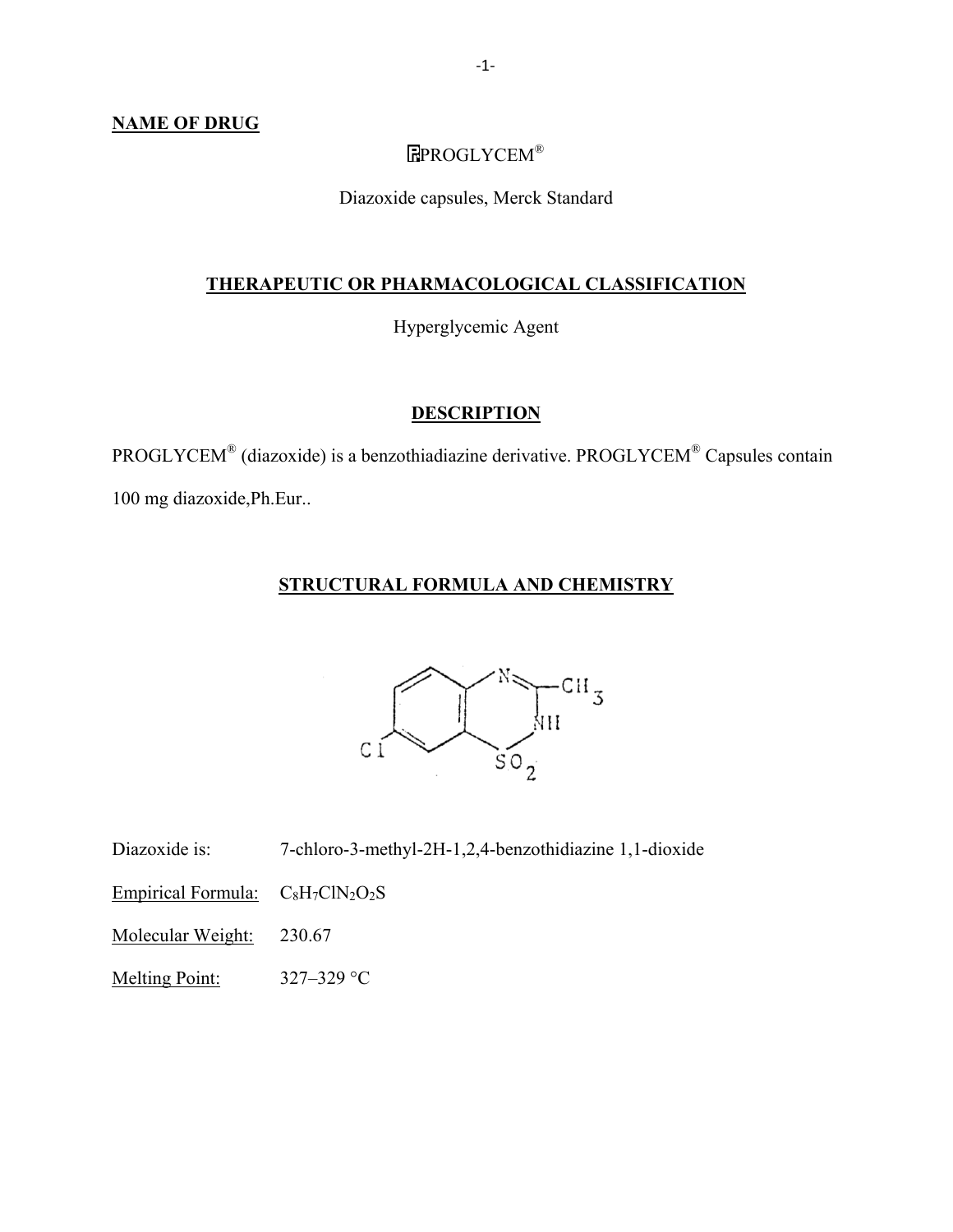**ACTION**

Diazoxide administered orally produces a prompt dose-related increase in blood glucose level, due primarily to an inhibition of insulin release from the pancreas and also to an extrapancreatic effect.19,28,35

The hyperglycemic effect begins within an hour and generally lasts no more than eight hours in the presence of normal renal function.

PROGLYCEM<sup>®</sup> decreases the excretion of sodium and water, resulting in fluid retention which may be clinically significant.<sup>1</sup>

Other pharmacologic actions of PROGLYCEM® include a possible mild change in blood pressure, increased pulse rate; increased serum uric acid levels due to decreased excretion; increased serum levels of free fatty acids; decreased chloride excretion; decreased paraaminohippuric acid (PAH) clearance with no appreciable effect on glomerular filtration rate. The concomitant administration of a benzothiazide diuretic may intensify the hyperglycemic and hyperuricemic effects of PROGLYCEM®. In the presence of hypokalemia, hyperglycemic effects are also potentiated. PROGLYCEM® induced hyperglycemia is reversed by the administration of insulin or tolbutamide. $8,9,15,16,21$ 

The inhibition of insulin release by PROGLYCEM<sup>®</sup> is antagonized by alpha-adrenergic blocking agents. PROGLYCEM® is extensively bound (more than 90%) to serum proteins and is excreted by the kidneys. The plasma half-life following i.v. administration is  $28 \pm 8.3$  hours. Limited data on oral administration revealed a half-life of 24 and 36 hours in two adults. In four children aged four months to six years, the plasma half-life varied from 9.5 to 24 hours on long-term oral administration. The half-life may be prolonged following overdosage and in patients with impaired renal function.<sup>19,35,41,46</sup>

 $-2$ -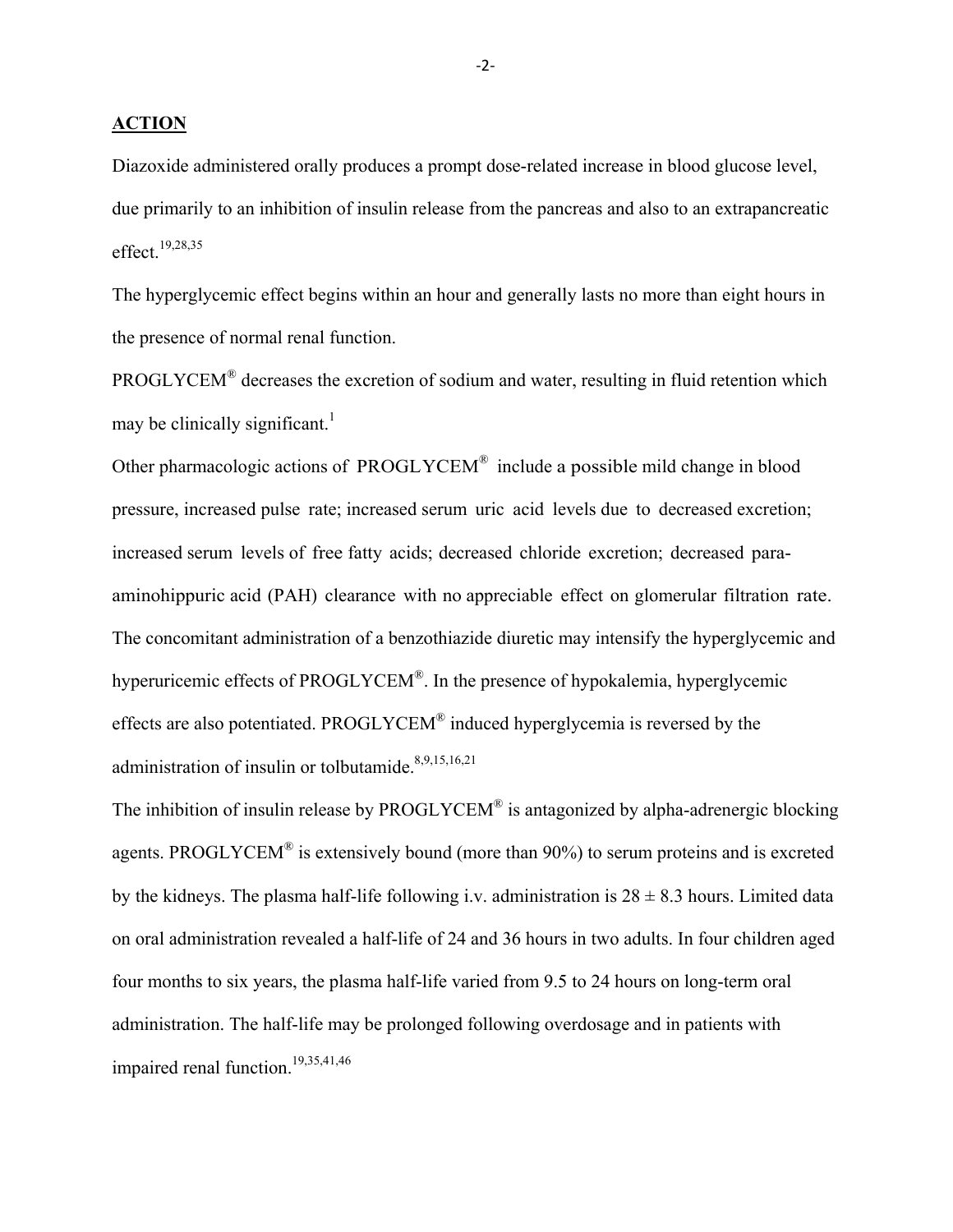#### **INDICATIONS AND CLINICAL USES**

PROGLYCEM® (oral diazoxide) is useful in the management of hypoglycemia due to hyperinsulinism associated with the following conditions:<sup>10,17,22,29,31,32,38,39,51,52</sup>

Adults: Inoperable islet cell adenoma or carcinoma or extrapancreatic malignancy.

Infants and Children: Leucine sensitivity,  $27,29,33,34$  islet cell hyperplasia, nesidioblastosis, extrapancreatic malignancy, islet cell adenoma, or adenomatosis. PROGLYCEM® may be used pro-operatively as a temporary measure and post-operatively if hypoglycemia persists.

PROGLYCEM® should be used only after a diagnosis of hypoglycemia due to one of the above conditions has been definitely established. When other specific medical therapy or surgical management either has been unsuccessful or is not feasible, treatment with PROGLYCEM<sup>®</sup> should be considered.<sup>18</sup>

### **CONTRAINDICATIONS**

The use of PROGLYCEM<sup>®</sup> for functional hypoglycemia is contraindicated. The drug should not be used in patients hypersensitive to diazoxide or to other thiazides.

### **WARNINGS**

Usage in Pregnancy:

PROGLYCEM® should not be used in women of child-bearing age except in life-threatening situations. Diazoxide may pass into the breast milk of nursing mothers. Reproduction studies using the oral preparation in rats have revealed increased fetal resorptions and delayed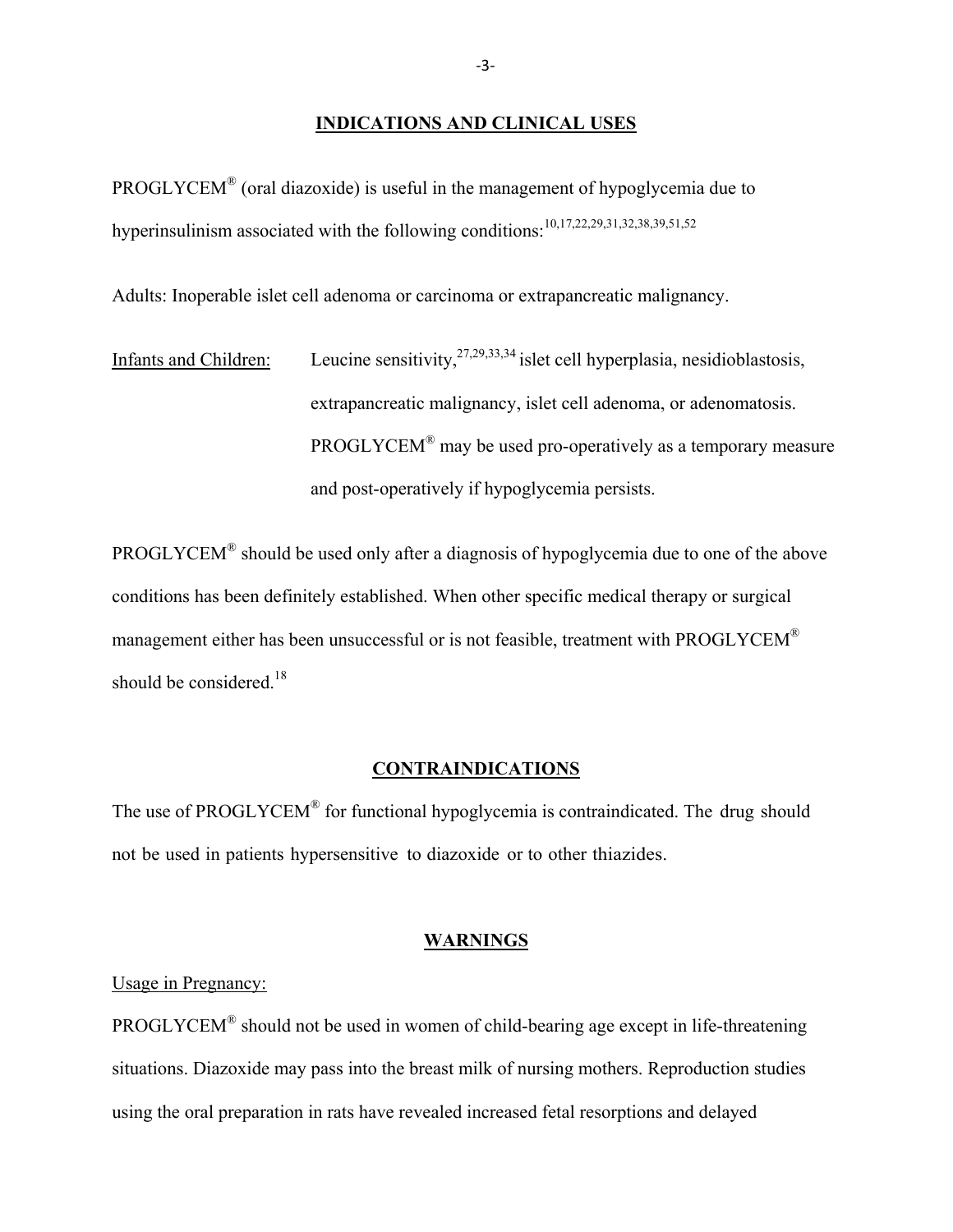parturition, as well as fetal skeletal anomalies. Evidence of skeletal and cardiac teratogenic effects in rabbits has been noted with the intravenous administration. The drug has also been demonstrated to cross the placental barrier in animals and cause degeneration of the fetal pancreatic beta cells (See TOXICOLOGY).<sup>44,45</sup> Since there are no adequate data on fetal effects of this drug when given to pregnant women, safety in pregnancy has not been established. When the use of PROGLYCEM<sup>®</sup> in pregnant women is considered, the indications should be limited to those specified above for adults (See INDICATIONS and CLINICAL USES) and the potential benefits to the mother must be weighed against possible harmful effects to the fetus. The antidiuretic property of diazoxide may lead to significant fluid retention,<sup>1,2,3</sup> which in patients with compromised cardiac reserve may precipitate congestive heart failure. The fluid retention will respond to conventional therapy with diuretics.

It should be noted that concomitantly administered thiazides may potentiate the hyperglycemic and hyperuricernic actions of diazoxide (See DRUG INTERACTIONS and TOXICOLOGY). Ketoacidosis and non-ketotic hyperosmolar coma have been reported in patients treated with recommended doses of PROGLYCEM<sup>®</sup> usually during intercurrent illness.<sup>50</sup> Prompt recognition and treatment are essential (See OVERDOSAGE) and prolonged surveillance following the acute episode is necessary because of the long drug half-life of approximately 30 hours. The occurrence of these serious events may be reduced by careful education of patients regarding the need for monitoring the urine for sugar and ketones and for prompt reporting of abnormal findings and unusual symptoms to the physician.

In the presence of hypokalemia, the hyperglycemic effects of diazoxide are potentiated. Transient cataracts occurred in association with hyperosmolar coma in an infant and subsided on correction of the hyperosmolarity. Cataracts have been observed in several animals receiving daily doses of intravenous or oral diazoxide.

 $-4$ -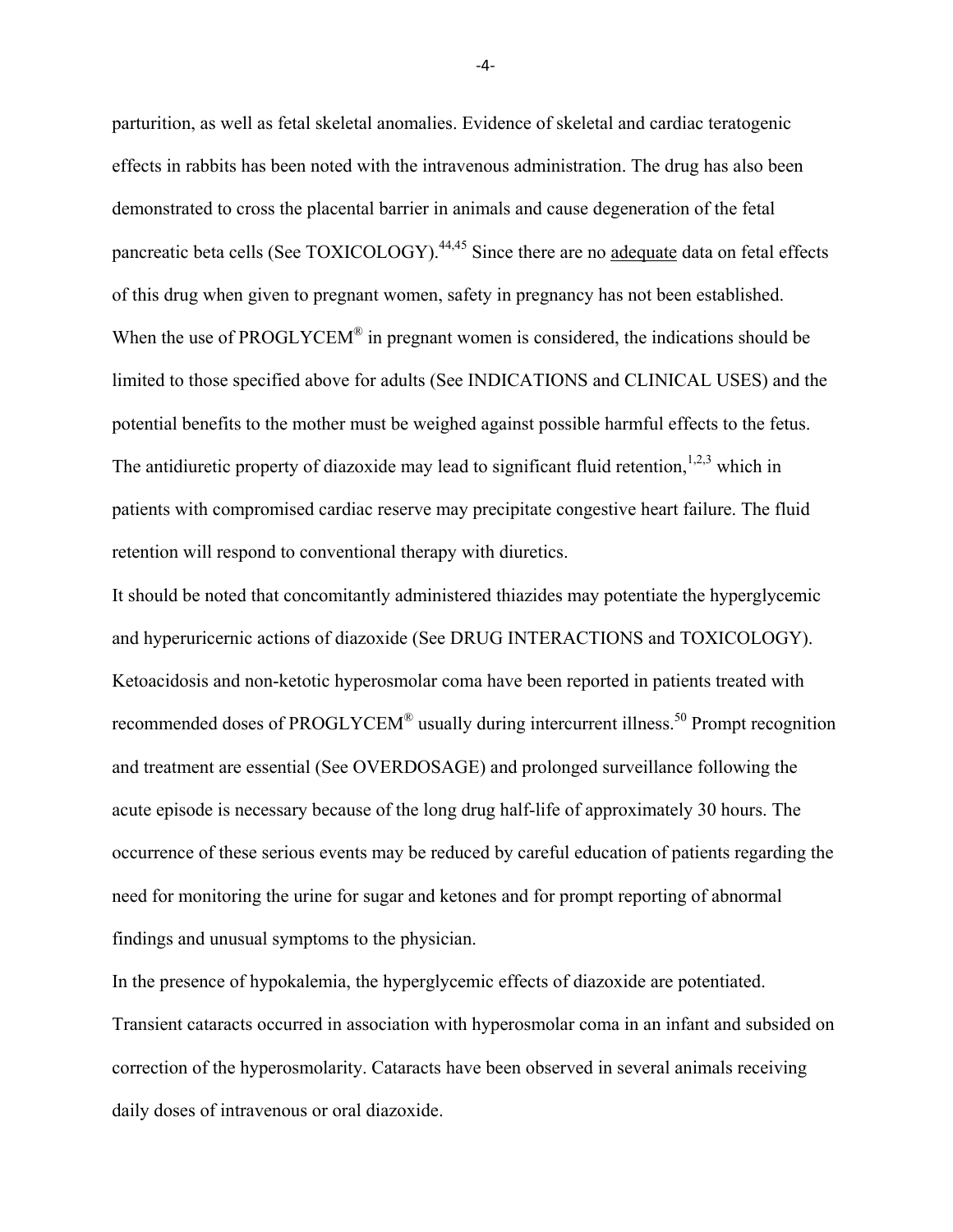#### **PRECAUTIONS**

Treatment with PROGLYCEM® should be initiated under close clinical supervision, with careful monitoring of blood glucose and clinical response until the patient's condition has stabilized. This usually requires several days. If not effective in two or three weeks, the drug should be discontinued.

Prolonged treatment requires regular monitoring of the urine for sugar and ketones, especially under stress conditions, with prompt reporting of any abnormalities to the physician. Additionally, blood sugar levels should be monitored periodically by the physician to determine the need for dose adjustment.

Tachycardia, palpitations, increased levels of serum uric acid, particularly in patients with hyperuricemia or a history of gout, thrombocytopenia with or without purpura, and neutropenia have been observed. Patients at risk should be monitored for these conditions and blood tests for hematological abnormalities should be conducted periodically (See ADVERSE REACTIONS). Since the plasma half-life of diazoxide is prolonged in patients with impaired renal function, a reduced dosage should be considered. Serum electrolyte levels should also be evaluated for such patients.

The antihypertensive effect of other drugs may be enhanced by PROGLYCEM<sup>®</sup> and this should be kept in mind when administering it concomitantly with antihypertensive agents. Because of protein binding, administration of PROGLYCEM® with coumarin or its derivatives may require reduction in the dosage of the anticoagulant, although there has been no reported evidence of excessive anticoagulant effect (See DRUG INTERACTIONS). In addition,  $PROGLYCEM<sup>®</sup>$  may possibly displace bilirubin from albumin; this should be kept in mind particularly when treating newborns with increased bilirubinemia.

‐5‐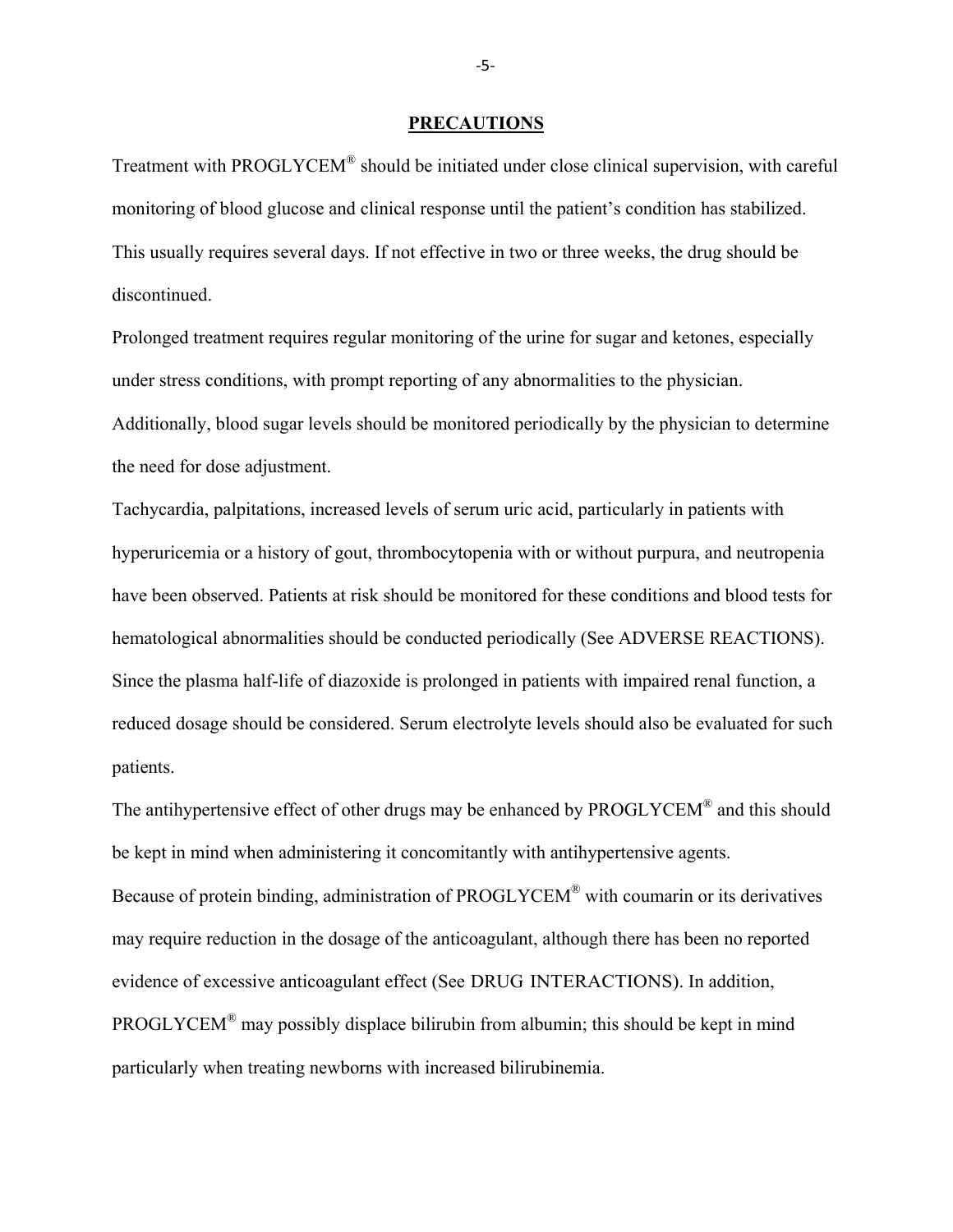#### **ADVERSE REACTIONS**

#### Frequent and Serious:

Sodium and fluid retention is most common in young infants and in adults. It may precipitate congestive heart failure in patients with compromised cardiac reserve and it usually responds to diuretic therapy (See DRUG INTERACTIONS).

#### Infrequent but Serious:

Diabetic ketoacidosis and hyperosmolar non-ketotic coma may develop very rapidly. Conventional therapy with insulin and restoration of fluid and electrolyte balance are usually effective if instituted promptly. Prolonged surveillance is essential in view of the long half-life of PROGLYCEM® (See OVERDOSAGE). Pulmonary hypertension in neonates, infants, and children has also been noted; in most reported cases, pulmonary hypertension improved upon discontinuation of diazoxide.

### Other Frequent Adverse Reactions:

Hirsutism of the lanugo-type, mainly on the forehead, back and limbs, occurs most commonly in children and women. It subsides on discontinuation of the drug.

Hyperglycemia or glycosuria may require reduction in dosage in order to avoid progression to ketoacidosis or hyperosmolar coma.

Gastrointestinal intolerance may include anorexia, nausea, vomiting, abdominal pain, ileus, diarrhea, transient loss of taste. Tachycardia, palpitations, increased levels of serum uric acid are common.

Thrombocytopenia with or without purpura may require discontinuation of the drug (See WARNINGS and PRECAUTIONS). Neutropenia is transient, is not associated with increased susceptibility to infection and ordinarily does not require discontinuation of the drug. Skin rash, headache, weakness and malaise may also occur.

‐6‐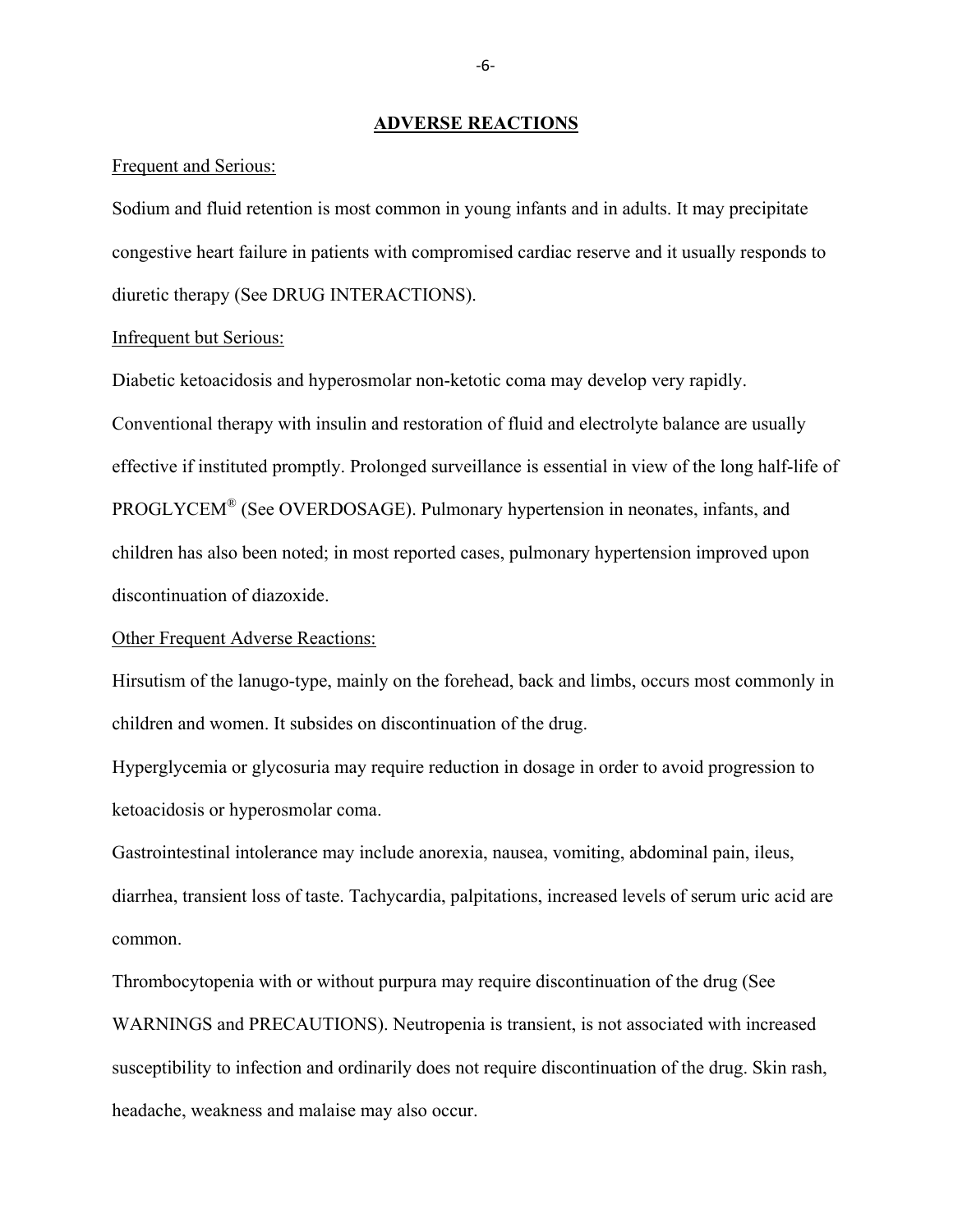Other Adverse Reactions which have been observed:

Cardiovascular and respiratory:

Hypotension occurs occasionally which may be augmented by thiazide diuretics given concurrently. A few cases of transient hypertension, for which no explanation is apparent have been noted. Chest pain has been reported rarely.

### Hematologic:

Eosinophilia; decreased hemoglobin/hematocrit; excessive bleeding; decreased IgG.

### Hepato-Renal:

Increased SGOT, alkaline phosphatase; azotemia, decreased creatinine clearance, reversible nephrotic syndrome, decreased urinary output, hematuria, albuminuria.

### Neurologic:

Anxiety, dizziness, insomnia, polyneuritis, paresthesia, pruritus, extrapyramidal signs.

### Ophthalmologic:

Transient cataracts, subconjunctival hemorrhage, ring scotoma, blurred vision, diplopia, lacrimation.

### Skeletal, Integumentary:

Monilial dermatitis, herpes, advance in bone age; loss of scalp hair.

### Systemic:

Fever, lymphadenopathy.

### Other:

Gout, acute pancreatitis/pancreatic necrosis, galactorrhea, enlargement of lump in breast.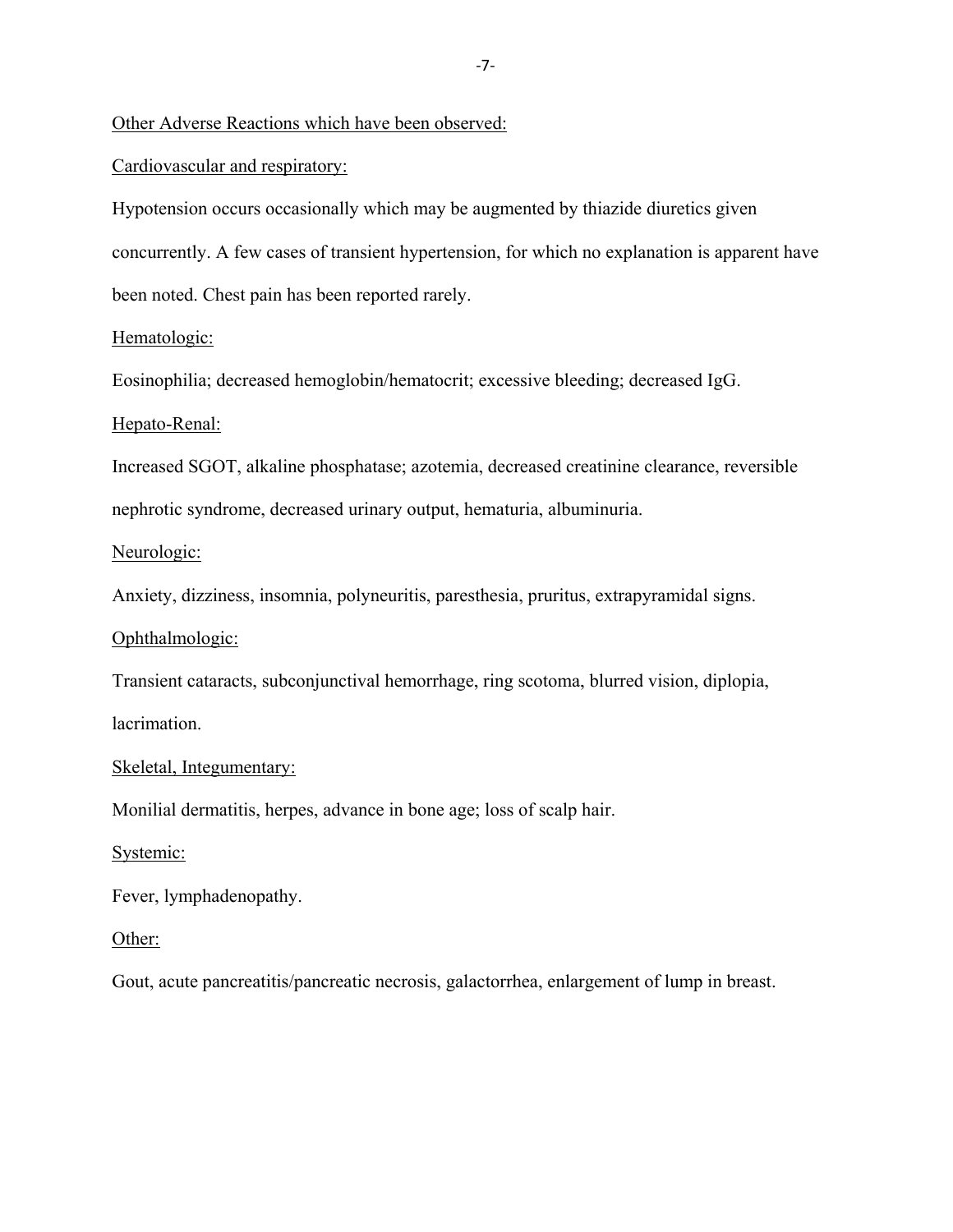#### **SYMPTOMS AND TREATMENT OF OVERDOSAGE**

An overdosage of PROGLYCEM<sup>®</sup> causes marked hyperglycemia which may be associated with ketoacidosis. It will respond to prompt insulin administration and restoration of fluid and electrolyte balance. Because of the drug's long half-life (approximately 30 hours), the symptoms of overdosage require prolonged surveillance for periods up to seven days, until the blood sugar level stabilizes within the normal range. One investigator reported successful lowering of diazoxide blood levels by peritoneal dialysis in one patient and by hemodialysis in another.

### **DRUG INTERACTIONS**

#### Diuretics:

The hyperglycemic and hyperuricemic actions of diazoxide may be potentiated by the concomitant administration of thiazides or other commonly used diuretics.

### Coumarin Anticoagulants:

The administration of diazoxide to patients treated with coumarin and its derivatives may result in potentiation of hypoprothrombic action and may necessitate a decrease of anticoagulant dosage.

#### Diphenylhydantoin:

The concomitant administration of diazoxide to diphenylhydantoin treated patients can cause loss of seizure control.

### Chlorpromazine:

The hyperglycemic action of diazoxide may be enhanced by concomitant administration of chlorpromazine.

 $-8$ -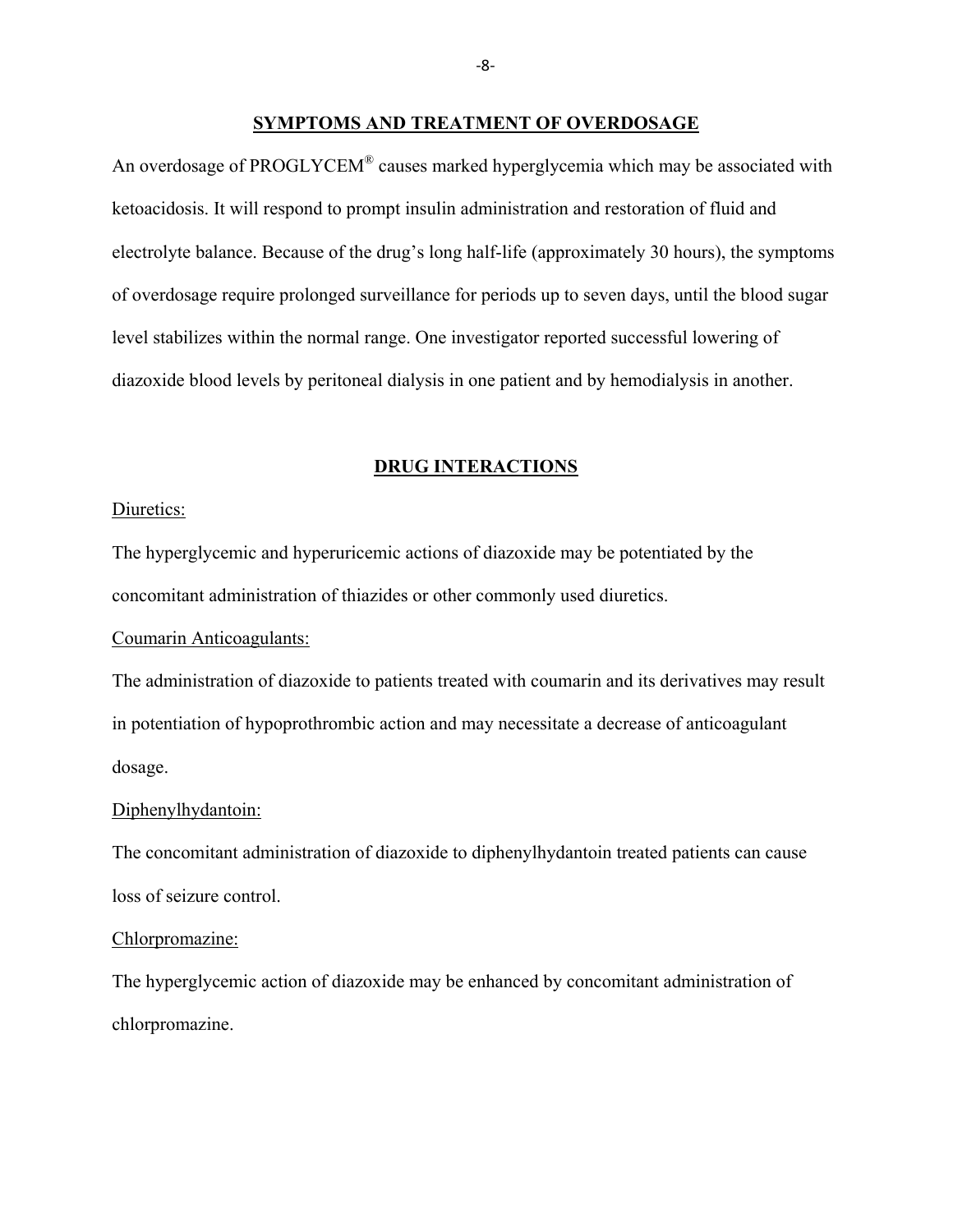#### **DOSAGE AND ADMINISTRATION**

Patients should be under close clinical observation when treatment with PROGLYCEM<sup>®</sup> is initiated. The clinical response and blood glucose level should be carefully monitored until the patient's condition has stabilized satisfactorily; in most instances, this may be accomplished in several days. If administration of PROGLYCEM® is not effective after two or three weeks, the drug should be discontinued.

The dosage of PROGLYCEM® must be individualized based on the severity of the hypoglycemic condition and the blood glucose level and the clinical response of the patient. The dosage should be adjusted until the desired clinical and laboratory effects are produced with the least amount of the drug. Special care should be taken to assure accuracy of dosage in infants and young children.

### Adults and Children:

The usual daily dosage is three to eight (3–8) mg/kg, divided into two or three equal doses every eight or 12 hours. In certain instances, patients with refractory hypoglycemia may require higher dosages. Ordinarily, an appropriate starting dosage is 3 mg/kg/day, divided into three equal doses every eight hours. Thus, an average adult would receive a starting dosage of approximately 200 mg daily.

#### Infants and Newborns:

The usual daily dosage is 8 to 15 mg/kg, divided into 2 or 3 equal doses every 8 or 12 hours. An appropriate starting dosage is 10 mg/kg/day, divided into 3 equal doses every 8 hours.

‐9‐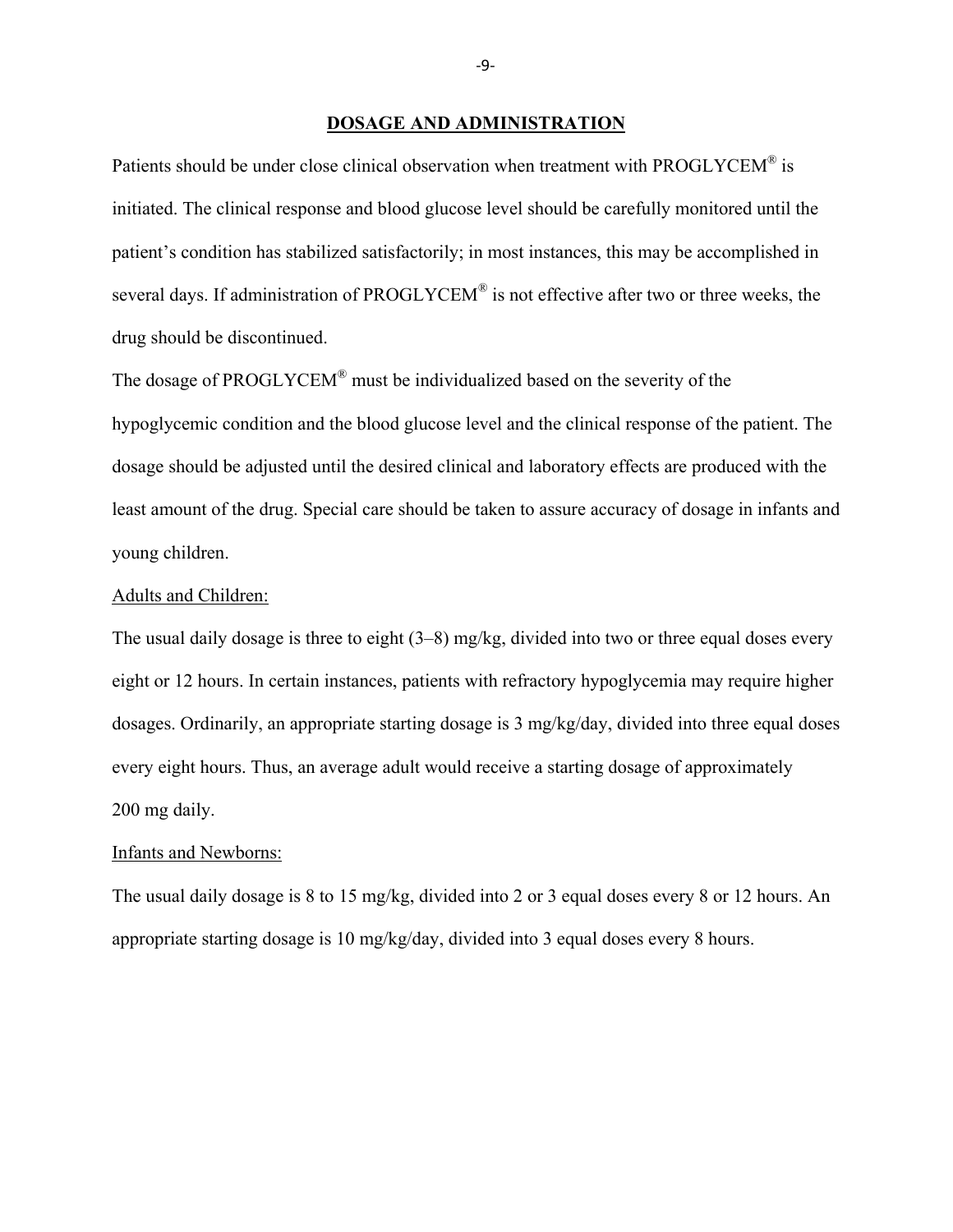### **DOSAGE FORM**

PROGLYCEM® Capsules, 100 mg, opaque white capsules, blister packs of 100 capsules (5 strips of 20 capsules).

Medicinal ingredient: Diazoxide (100 mg)

Non-medicinal ingredients: Lactose monohydrate, magnesium stearate

Composition of the capsule shell: gelatin, titanium dioxide (E171).

### **STORAGE AND STABILITY**

Store at room temperature (15<sup>o</sup>C to 30<sup>o</sup>C).

### **PHARMACOLOGY**

Pharmacology in Animals:

Diazoxide administered intravenously, intraperitoneally and orally produces hyperglycemia in animals. $11,13$ 

Biochemical studies have shown that diazoxide suppresses insulin secretion and inhibits the conversion of cyclic 3', 5' AMP to 5' AMP. The hyperglycemia from diazoxide is also increased in potassium deficiency. Tolbutamide can reverse the insulin blockade of diazoxide. In the dog, diazoxide has been reported to increase the release and turnover of free fatty acids (FFA) and to increase coronary blood flow. Dogs receiving 160 mg/kg diazoxide intraperitoneally showed, in addition to hyperglycemia, statistically significant increases of the serum lactate and pyruvate levels. Alpha and beta adrenergic receptors have been variously involved with the metabolic effects of diazoxide.<sup>8,13,35,36,37</sup>

It has been shown that diazoxide antagonizes noradrenaline, angiotensin and serotonin induced contractions in aortic strips. Experiments suggest diazoxide exerts its vasodilator action by direct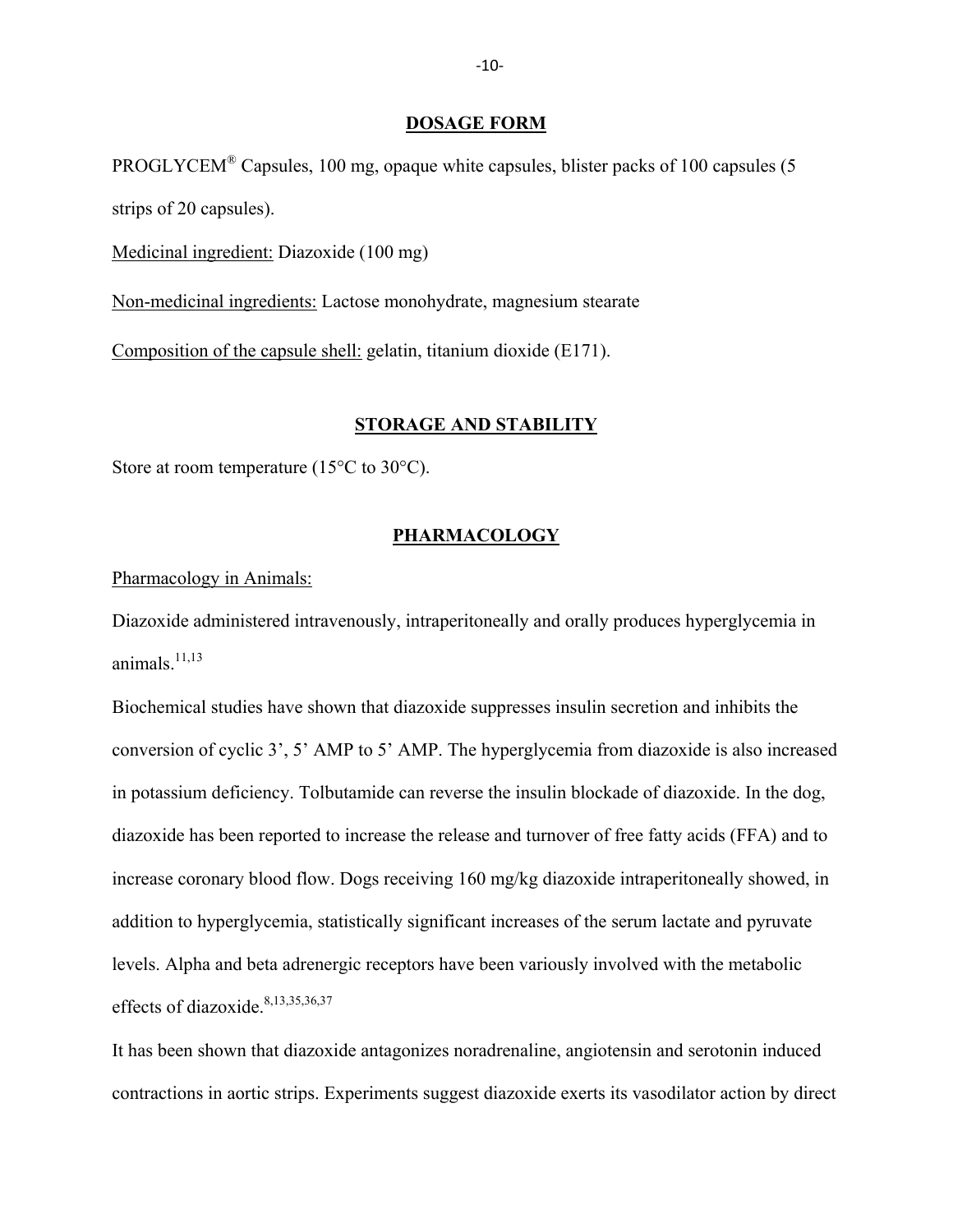competition for calcium receptor sites. It inhibits spontaneous uterine motility and abolishes ureteral peristalsis. Electrophysiological studies show diazoxide inhibits spontaneous electrical activity in isolated rabbit anterior mesenteric veins, in guinea pig tenia coli and in the stilbestrol treated rabbit uterus.<sup>26,40,47</sup>

Retention of water and electrolytes, particularly sodium has been observed following administration of diazoxide to dogs and other animals. The drug also limits the excretion of excessive quantities of water by water-loaded animals, exerting an antidiuretic action by several mechanisms, primarily direct action on the renal tubules.<sup>2,4</sup>

#### **TOXICOLOGY**

# Acute Toxicity Studies:<sup>6</sup>

In acute toxicity studies, the  $LD_{50}$  for oral diazoxide suspension is  $>5000$  mg/kg in the rat, >522 mg/kg in the neonatal rat, between 1900 and 2572 in the mouse and 210 mg/kg in the guinea pig. Although the oral  $LD_{50}$  was not determined in the dog, a dosage of up to 500 mg/kg was well tolerated.

#### Subacute and Chronic Toxicity Studies:

In subacute oral toxicity studies, diazoxide at 400 mg/kg in the rat produced growth retardation, edema, increases in liver and kidney weights and adrenal hypertrophy. Daily dosages up to 1080 mg/kg for 3 months produced hyperglycemia, an increase in liver weight and an increase in mortality.

In dogs given oral diazoxide at approximately 40 mg/kg/day for one month, no biologically significant gross or microscopic abnormalities were observed. Cataracts, attributed to markedly disturbed carbohydrate metabolism, have been observed in a few dogs given repeated daily doses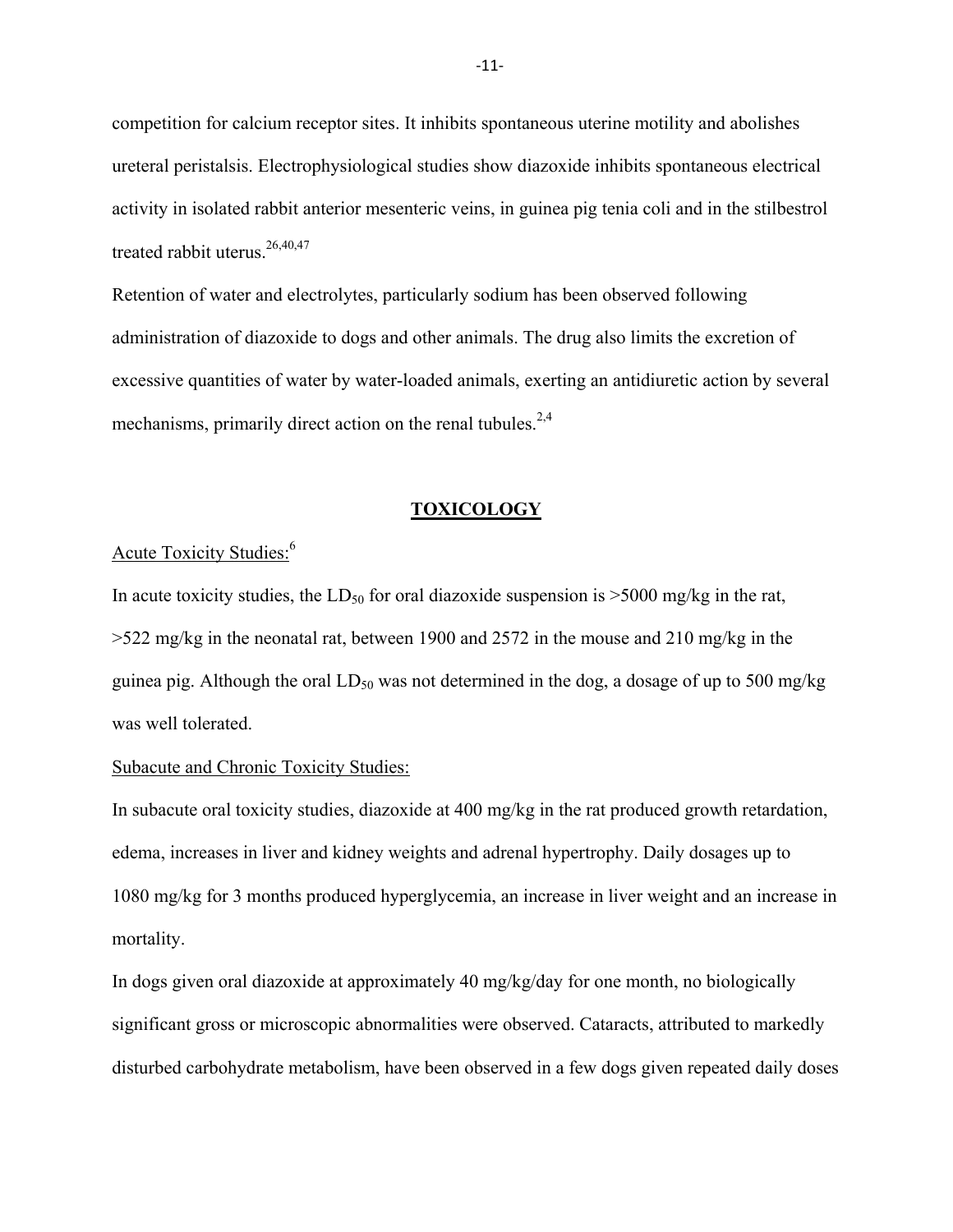of oral or intravenous diazoxide. The lenticular changes resembled those which occur experimentally in animals with increased blood sugar levels.

In chronic toxicity studies, rats given a daily dose of 200 mg/kg diazoxide for 52 weeks had a decrease in weight gain and an increase in heart, liver, adrenal and thyroid weights. Mortality in drug-treated and control groups was not different.

Dogs treated with diazoxide at dosages of 50, 100, 200 mg/kg/day for 82 weeks had higher blood glucose levels than controls. Mild bone marrow stimulation and increased pancreas weights were evident in the drug treated dogs; several developed inguinal hernias, one had a testicular seminoma and another had a mass near the penis. Two females had inguinal mammary swellings. The etiology of these changes was not established. There was no difference in mortality between drug-treated and control groups.

In a second chronic oral toxicity study, dogs given milled diazoxide at 50, 100 and 200 mg/kg/day had anorexia and severe weight loss, causing death in a few. Hematologic, biochemical and histologic examinations did not indicate any cause of death other than inanition. After one year of treatment, there is no evidence of herniation or tissue swelling in any of the dogs.

When diazoxide was administered at high dosages concomitantly with either chlorothiazide to rats or trichlormethiazide to dogs, increased toxicity was observed. In rats, the combination was nephrotoxic; epithelial hyperplasia was observed in the collecting tubules. In dogs, a diabetic syndrome was produced which resulted in ketosis and death. Neither of the drugs given alone produced these effects.

#### Reproduction Studies:

Pregnant rats were treated with oral diazoxide at dose levels of 50, 100, 200 and 300 mg/kg. Each dose level group was subdivided in two subgroups, one receiving the drug on a specified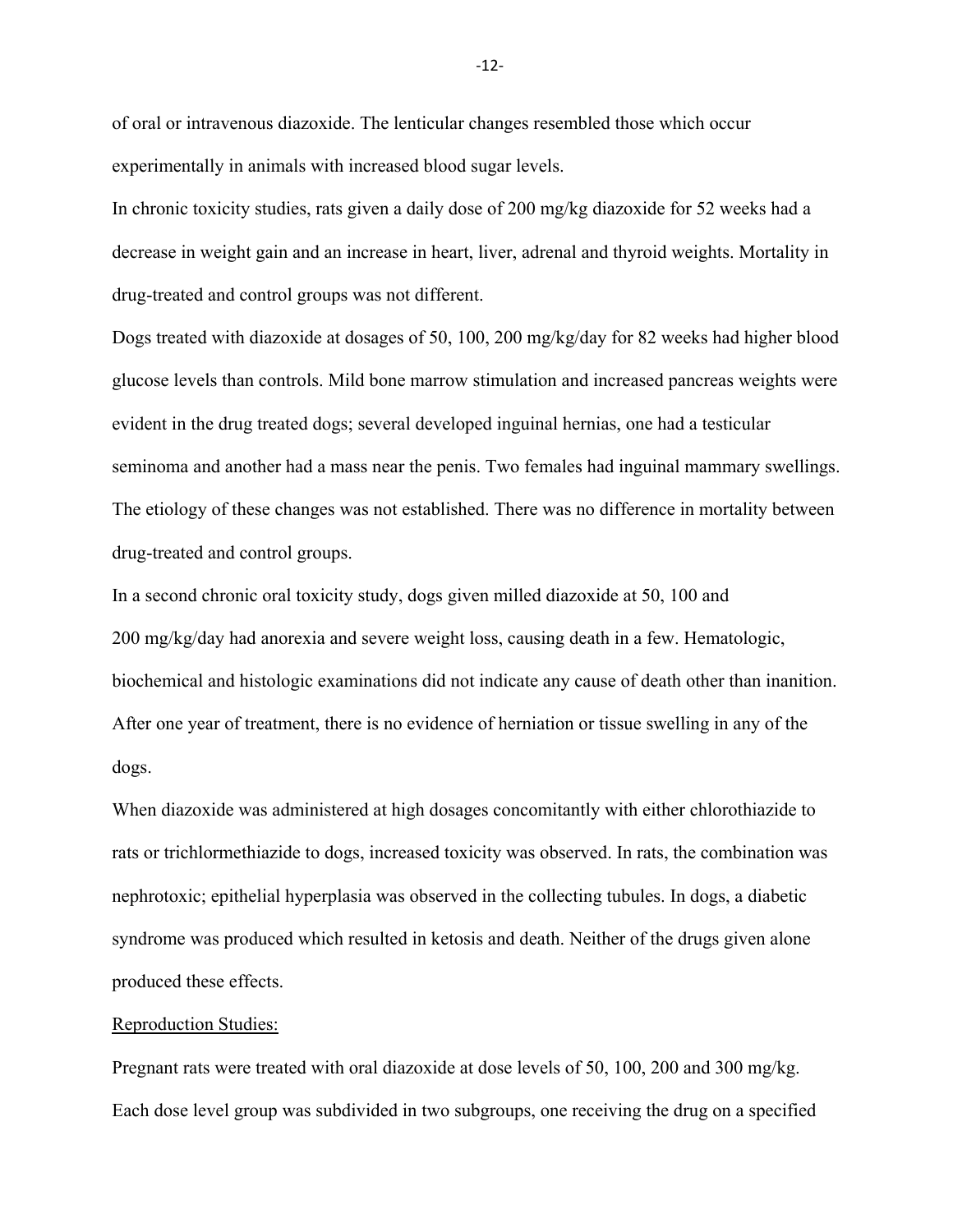day basis, from day 6 to day 10 of pregnancy, the other group being treated daily from day 6 to day 16. There were no significant clinical or autopsy findings. Pre-natal mortality was not different from control group mortality. The body weights of the offspring were unaltered as was the litter size. In a litter of 14 from a dam having received 300 mg/kg at day 7, one offspring was found to have the ulna of the left foreleg missing arid only two toes. The ossification centers of the sternum were split and disorganized and it had an extra rib.

In another reproduction study, rats receiving diazoxide orally at 30 mg/kg and 100 mg/kg daily dose levels for 14 days prior to mating and continuing through pregnancy and lactation. No differences between groups (including a control group) could be found in behaviour, appetite or appearance. The litter sizes were not significantly different and although parturition was delayed to the 23rd day in 44% (7/16) of the 100 mg/kg group and  $31\%$  (5/16) of the 30 mg/kg group vs. 20% (3/15) of the control group, these differences did not reach a statistically significant level. Conception rate was not significantly different between the 3 groups. At birth, the offspring weights were not different statistically, but at day 4, the 30 mg/kg group weighed significantly more than controls. On day 21, the 100 mg/kg group was found to weigh significantly less than controls while the 30 mg/kg group was no longer different from the control group. To determine the effect of diazoxide during late pregnancy, the drug was given intravenously to rats daily from day 18 to day 22 (inclusive) to gestation. Dose levels were 10 mg/kg, 30 mg/kg and 100 mg/kg. A saline control group was used. Each group contained 20 animals. No difference was observed between the control and 10 mg/kg group of dams. At 30 mg/kg, one rat died but all survivors had normal behaviour and appearance. All animals in the 100 mg/kg group died after the second or third injection. There was no significant difference in the number of offspring between controls and the 10 mg/kg and 30 mg/kg groups. The four day neonatal survival rates were lower in the 10 mg/kg and 30 mg/kg groups relative to controls but the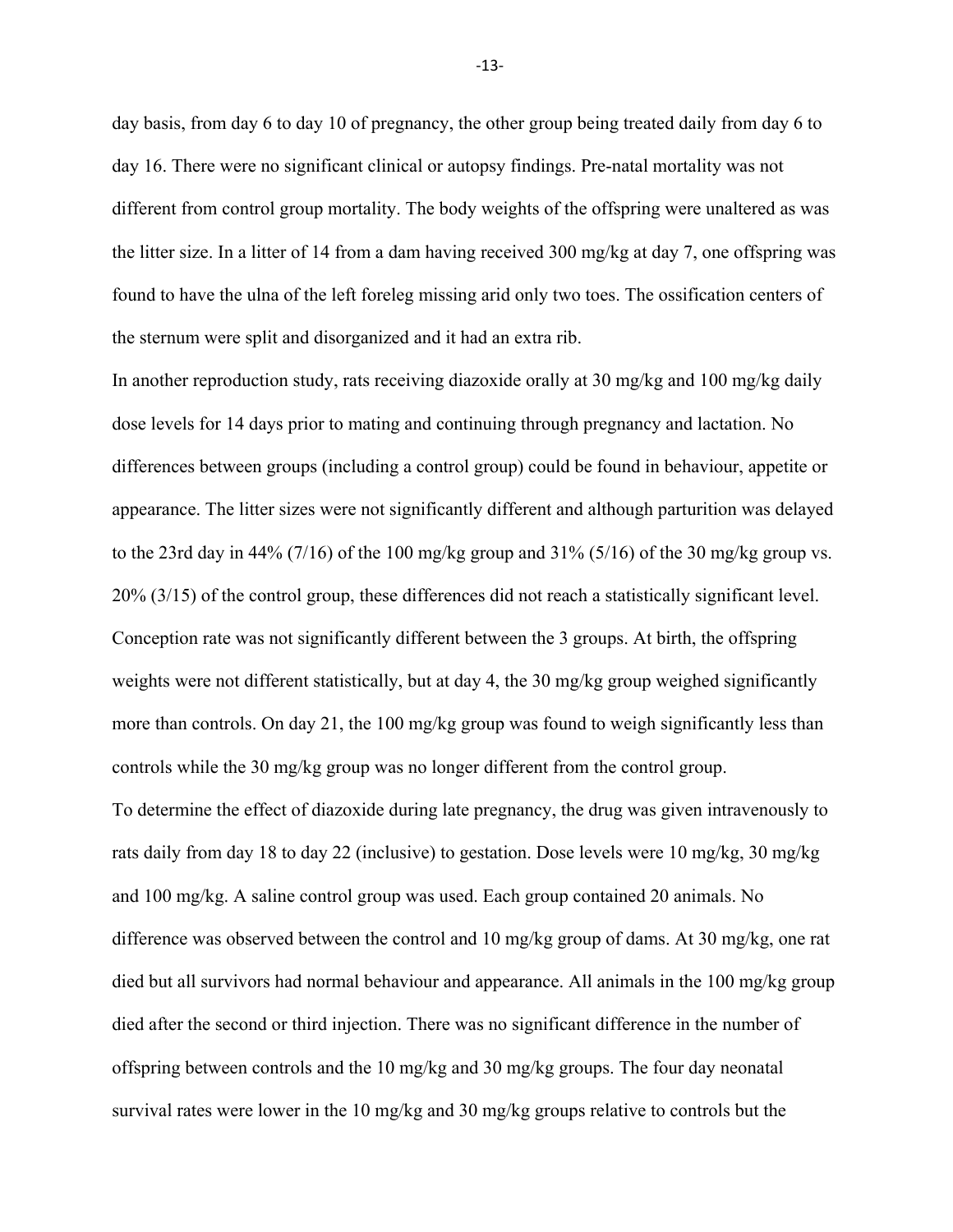difference was attributed to agalactia occurring in two dams of the 30 mg/kg group and one of the 10 mg/kg group. Gross external and visceral examination of the offspring revealed no abnormalities.

A study was made to determine the effect in the rabbit of intravenous diazoxide at dose levels of 7 to 21 mg/kg administered once daily from day 6 to day 18 of gestation. Analysis of variance showed no significant difference in litter size between the 3 treatments (7, 21 mg/kg and control, 13 individuals per group). High dose offspring weighed significantly less than controls. Among the 88 offspring of the 21 mg/kg group, one major abnormality occurred in one of the litters. It consisted of a dead fetus with ectocardia; it also had severe cardiac malformation, no radius in both front legs and only three metacarpals. Its five littermates were normal. Among the other offspring in the 21 mg/kg group, three were found to have an abnormal distribution of sternal ossification nuclei.

#### Placental Transfer:

There is scientific evidence from experiments carried out in sheep and goats that diazoxide crosses the placenta. Diazoxide blood levels in the fetuses were approximately half those found in maternal blood while fetal blood glucose levels rose significantly within 30 minutes of administration. Histologic examination of the pancreas of the newborn showed vacuolization degeneration of the islet cells of Langerhans. $44,45$ 

According to Finnerty, there was no unusual incidence of prematurity, perinatal mortality or abnormality in the children born to 75 eclamptic or pre-eclamptic women treated with diazoxide intravenous for hypertension. In 13 (17.3%) of these cases, the administration of diazoxide was followed by a cessation of labour which responded to oxytocics. Published reports also confirm that the use of diazoxide in the treatment of eclampsia is not incompatible with the delivery of normal infants  $7,20,25,42$ 

 $-14$ -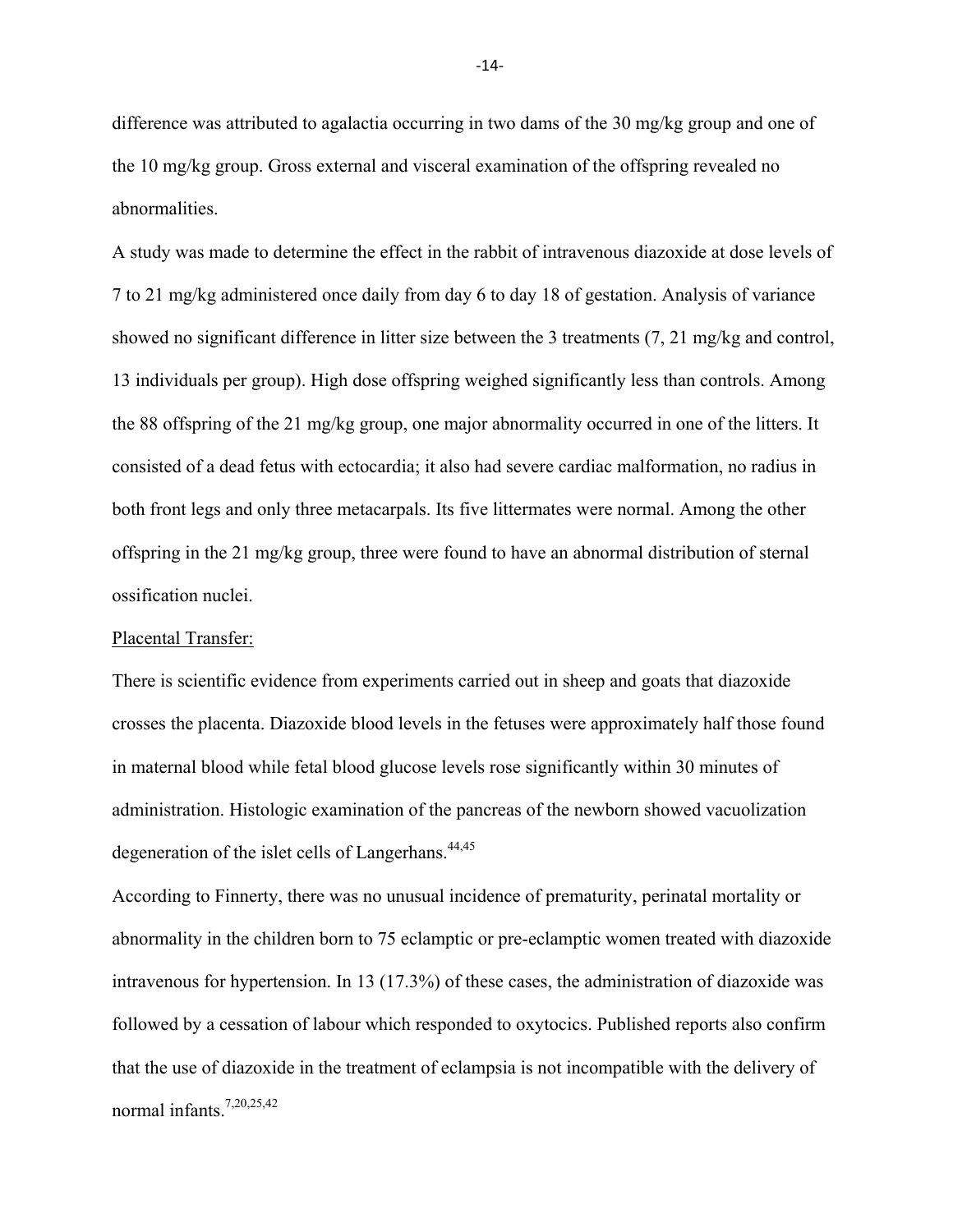In a Milner<sup>48</sup> study, four infants were born to women treated with oral diazoxide for the last 19 to 69 days of pregnancy. Maternal plasma levels of diazoxide in the five days before delivery were related to the intake of the drug and varied between 11 and 43 μg/mL. At delivery, the umbilical p1asma diazoxide level was lower than that in the mother and was 6.5 to 24 μg/mL. At the age of 24 hours, the plasma diazoxide level in the infants had not altered appreciably. Diazoxide was present in the amniotic fluid and was excreted in the urine in the first week of life. Urinary diazoxide excretion was greatest on days two and three and had fallen to low or undetectable levels by 6 and 7. No effect of diazoxide was noted on the blood pressure or blood sugar levels of the infants in the first 24 hours. The glucose tolerance of two of the infants was normal at 24 hours but that of the other two whose mothers had diabetes, was impaired. Each of the infants developed alopecia and one had hypertrichosis lanuginosa. Abnormal hair growth was first noted at the age of one week and persisted when the infants were last seen at the age of five months to one year. The bone age of three was normal at a chronological age of five to seven months but the fourth, when aged one year, had retarded ossification in the wrist. No abnormalities were detected in blood counts, immunoglobulin levels, or ocular development.

 $-15$ -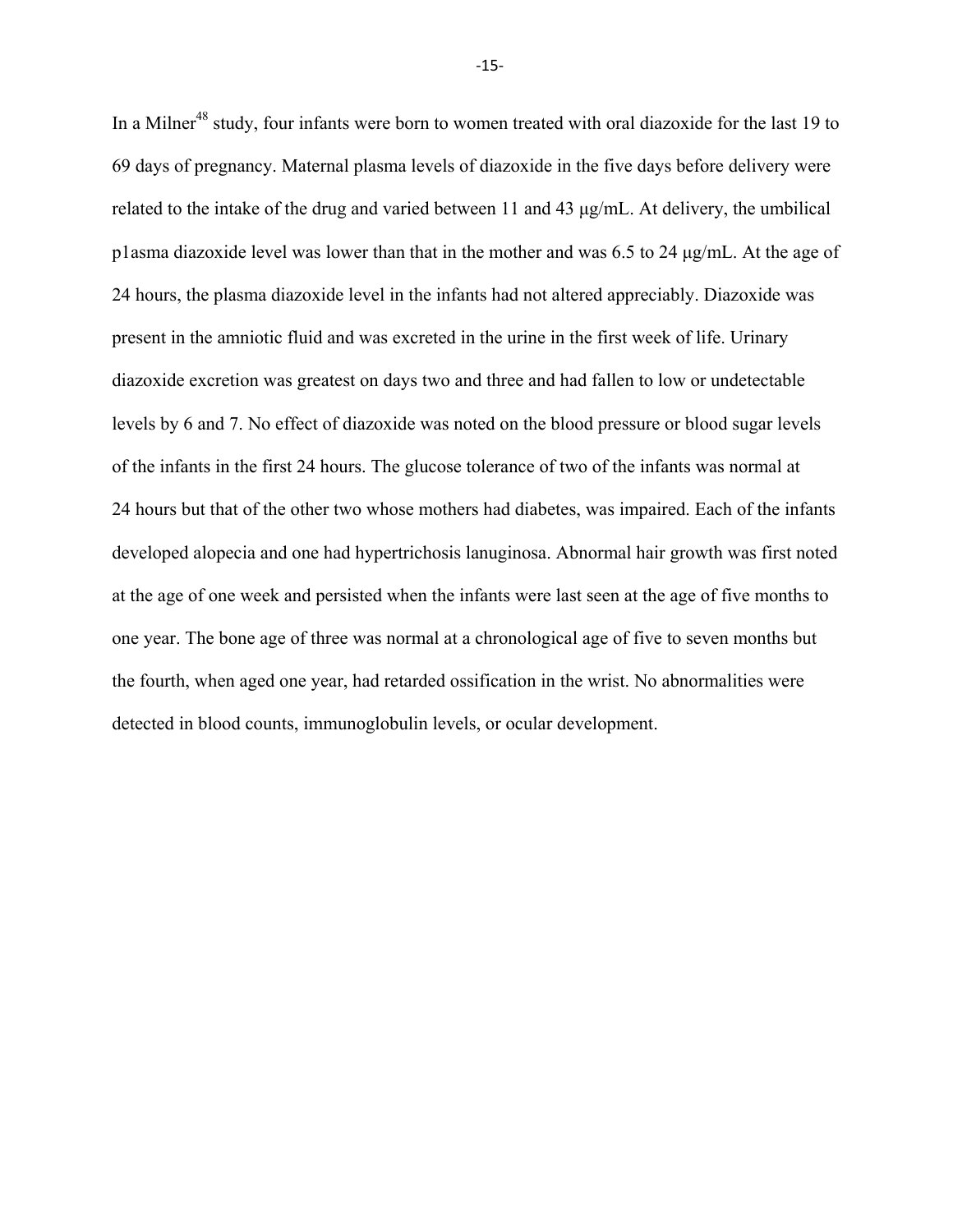### **SELECTED BIBLOGRAPHY**

- 1. Conway, J., et al.: Hemodynamic Effects of a Sodium-Retaining Thiazide Derivative. Paper Presented at the 34th Ann. Meet. Central Soc. Clin. Res., Chicago, Ill. Nov. 3-4, 1961. Abs. J. Lab. Clin. Med. 58:809-10, Nov. 1961.
- 2. Taylor, R.M., et al.: Renal Pharmacology of an Anti-Hypertensive Des-Sulfamnyl Benzothiadiazine. Paper presented Amer. Soc. Pharm. Exp. Ther., U. Rochester, Rochester, N.Y., Aug. 29-Sept. 1, 1961. Abs. Pharmacologist 3:58, Fall, 1961.
- 3. Hutcheon, D.E., et al.: Diazoxide in the Treatment of Hypertension. J. New Drug. 2:292-91, Sept.-Oct. 1962.
- 4. Milton, R.M., et al.: Further Studies on the Renal Pharmacology of Diazoxide (SRG 95213). Fed. Proc. 21:432, Mar.-Apr. 1962.
- 5. Okun, R., et al.: Use of Diazoxide with Trichlormethiazide for Hypertension. Arch. Int. Med. 112:882-88, Dec. 1962.
- 6. Rubin, A.A., et al.: Pharmacology of Diazoxide, An Antihypertensive Non-diuretic Benzothiadiazine. J. Pharmacol. Exp. Ther. 136:344-52, 1962.
- 7. Finnerty, F.A. Jr.: How to Treat Toxemia of Pregnancy. GP 27:116-21, Jan. 1963.
- 8. Rowe, G.G.: The Systemic and Coronary Hemodynamic Effects of Diazoxide. Amer. Heart J. 66:636-43, Nov. 1963.
- 9. Wolff, P.W., et al.: Aetiological Factors in Benzothiadiazine Hyperglycaemia. Letters to Editor. Lancet 2:69, July 13, 1963.
- 10. Drash, A., et al.: Drug Therapy in Leucine-Sensitive Hypoglycemia. Metabolism. 13:487-92, 1964.
- 11. Gulbenkian, A., et al.: Diazoxide Hyperglycemia and Free Fatty Acid Mobilization. Abs. Fed. Proc. 23:542 (2643), Part I, Mar.-Apr. 1964.
- 12. Kvam, D.C., et al.: Studies on Diazoxide Hyperg1ycaemia. Diabetes 13:639-44, Nov.- Dec. 1964.
- 13. Tabachnick, I.I.A., et al.: The Effect of a Benzothiadiazine, Diaoxide, on Carbohydrate Metabolism. Diabetes 13:408-18, July-Aug. 1964.
- 14. Taylor, R.M., et al.: Studies on the Renal Pharmacology of Diazoxide, An Anti-diuretic Benzothiadiazine. J. Pharmacol. Exp. Thor. 144:284-92, May 1964.
- 15. Wolff, F.: Diazoxide Hyperg1yaemia and its Continued Relief by Tolbutamide. Lancet 1:309-10, Feb. 8, 1964.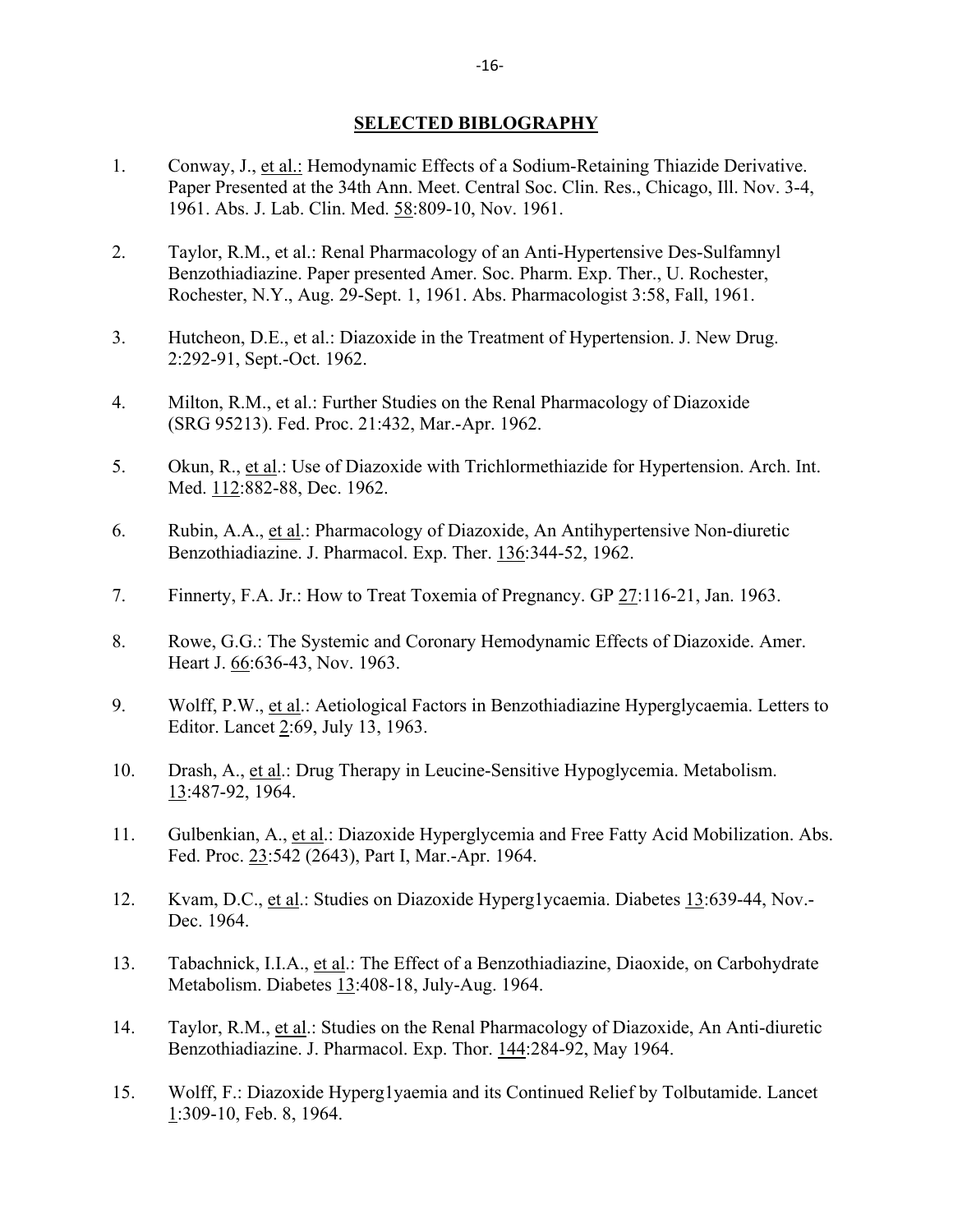- 16. Wolff, F.W., et al.: Further Observations Concerning the Hyperglycemic Activity of Benzothiadiazines. Diabetes 13:115-21, Mar.-Apr. 1964.
- 17. Marks, V., et al.: Hyperinsulinism due to Metastasizing Insulinoma Treatment with Diazoxide. Proc. Roy. Soc. Med. 58:577-78, Aug. 1965.
- 18. Drash, A., et al.: Diazoxide-Induced Diabetes Mellitus in a Hypopituitary Dwarf. Diabetes 15:319-22, May 1966.
- 19. Fajans, S.S., et al.: Benzothiadiazine Suppression of Insulin Release from Normal and Abnormal Islet Tissue in Man. J. Clin. Invest. 45:481-92, Apr. 1966.
- 20. Finnerty, F.A. Jr.: Clinical Hemodynamics and Pharmacodynamics of Toxemia. Ob/Gyn. Dig. 8:49-51, 54-57, 60, 61, May 1966.
- 21. Graber, A.L., et al.: Clinical Use of Diazoxide and Mechanism for its Hyperglycemic Effects. Diabetes 15:143-8, Mar. 1966.
- 22. Hunt, P.S.: Adult Hypoglycaemia Associated with Neoplasia. A Report of Three Cases with a Note on the Use of Diazoxide. Aust. New Zeal. J. Surg. 35:295-99, May 1966.
- 23. Javier, Z., et al.: Leucine-Sensitive Hypoglycemia. Treatment with Zinc Glucagon and Corticosteroids. Amer. J. Med. 41:638-44, Oct. 1966.
- 24. Baker, L., et al.: Diazoxide Treatment of Idiopathic Hypoglycemia of Infancy. J. Pediat. 71:494-505, Oct. 1967.
- 25. Finnerty, F.A. Jr.: Drug Treatment of Toxemia of Pregnancy. Mod. Med. 35:68-75, Feb. 27, 1967.
- 26. Boyarsky, S.: The Effect of Diazoxide An Anti-Diuretic Thiazide on Ureteral Peristalsis. Cln. Res. 16:474, Oct. 1968.
- 27. Ehrlich, R.M., et al.: Diazoxide in the Management of Hypoglycemia in Infancy and Childhood. Amer. J. Dis. Child. 117:411-16, Apr. 1969.
- 28. Fajans, S.S., et al.: Further Studies on Diazoxide Suppression of Insulin Release from Abnormal and Normal Islet Tissue in Man. Ann. New York Acad. Sci. 150:Art. 2, 261-80, Apr. 11, 1968.
- 29. Goodman, H.G.: The Use of Diazoxide in Hyoglycemia in Childhood Ann. New. York Acad. Sci. 150:Art. 2, 367-72, April 11, 1968.
- 30. Goldner, H.: Summary, Ann. New York Acad. Sci 150:Art. 2, 464-67, Apr. 11, 1968.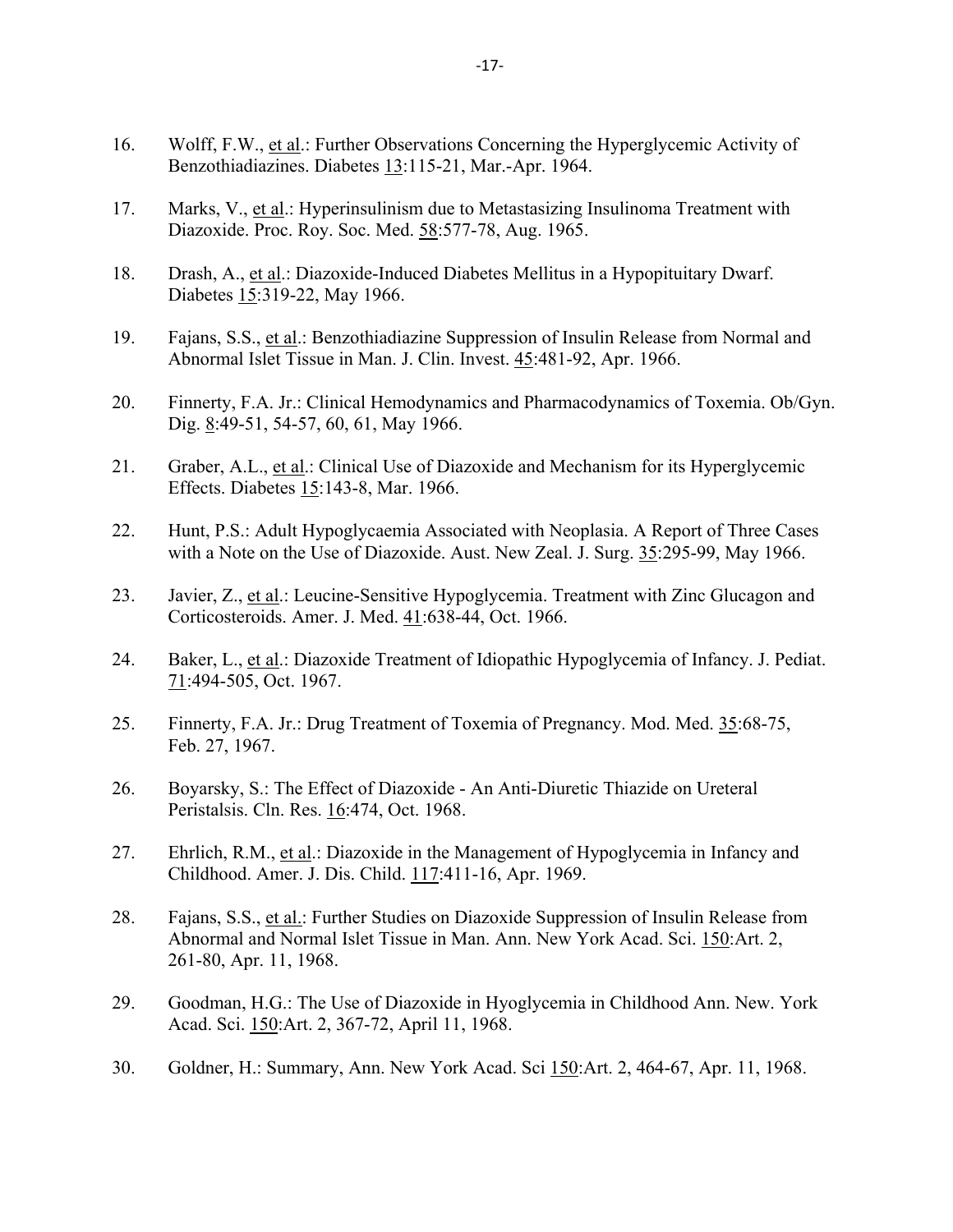- 31. Graber, A.L., et al.: Clinical Use of Diazoxide and Studies on the Mechanism of its Hyperg1ycemic Effects in Man. Ann. New York Acad. Sci. 150:Art.2, 303-08, Apr. 11, 1968.
- 32. Green, O.C., et al.: The Clinical Use of Diazoxide in Leucine-Sensitive Hypoglycemia. Ann. New York Acad. Sci. 150:Art. 2, 356-66, Apr. 11, 1968.
- 33. Koblenzer, P.J., et al.: Hypertrichosis Lanuginosa Associated with Diazoxide Therapy in Pre-pubertal Children - A Clinico-pathologic Study. Ann. New York Acad. Sci. 150:Art. 2, 373-82, Apr. 11, 1968.
- 34. Rennert, O.M.: Diazoxide in von Gierke's Disease. Arch. Dis. Child. 43:358-61, 1968.
- 35. Seltzer, H.S., et al.: Insulin Secretory Blockade byBenzothiadiazines and Catecholamines -Reversal by Sulfonylureas. Ann. New York Acad. Sci. 150:Art. 2, 309-21, Apr. 11, 1968.
- 36. Senft, G.: Biochemical Aspects of the Hyperglycemic Action of Diazoxide. Ann. New York Acad. Sci. 150:Art. 2, 242-55, Apr. 11, 1968.
- 37. Tabachnick, I.I.A., et al.: Mechanism of Diazoxide Hyperglycemia in Animals. Ann. New York Acad. Sci. 150:Art. 2, 204-18, Apr. 11, 1968.
- 38. Tucker, W.R., et al.: Studies in a Patient with Retroperitoneal Sarcoma Associated with Severe Hypoglycemia. Ann. New York Acad. Sci. 150:Art. 2, 395-405, Apr. 11, 1968.
- 39. Wegienka, L.C.: Clinical Experience with Diazoxide. Ann. New York Acad. Sci. 150:Art. 2, 373-82, Apr. 11, 1968.
- 40. Wohl, A.J.: The Role of Calcium in the Mechanism of the Anti-hypertensive Action of Diazoxide. Life Sci. 7:381-87, Apr. 1, 1968.
- 41. Sellers, E.N., et al.: Protein Binding and Vascular Activity of Diazoxide. New Eng. J. Med. 281:1141-45, Nov. 20, 1969.
- 42. Finnerty, F.A. Jr.: Treatment of Acute Hypertension in Pregnancy. Ob./Gyn. Dig. 12:30-37, Apr. 1970.
- 43. Spitzer, J.J., et al.: Effects of Diazoxide on Myocardial Free Fatty Acid Metabolism and Hemodynamics in the Dog. Arch. Int. Pharmacodyn. 184:405-14, Apr. 1970.
- 44. Boulos, B.M.: Studies Show Diazoxide Crosses Placenta. J.A.M.A. 212:720, May 4, 1970.
- 45. Boulos, B.M., et al.: Placental Transfer of Diazoxide and its Hazardous Effect on the Newborn. J. Clin. Pharmacol. 11:206-10, May-June 1971.